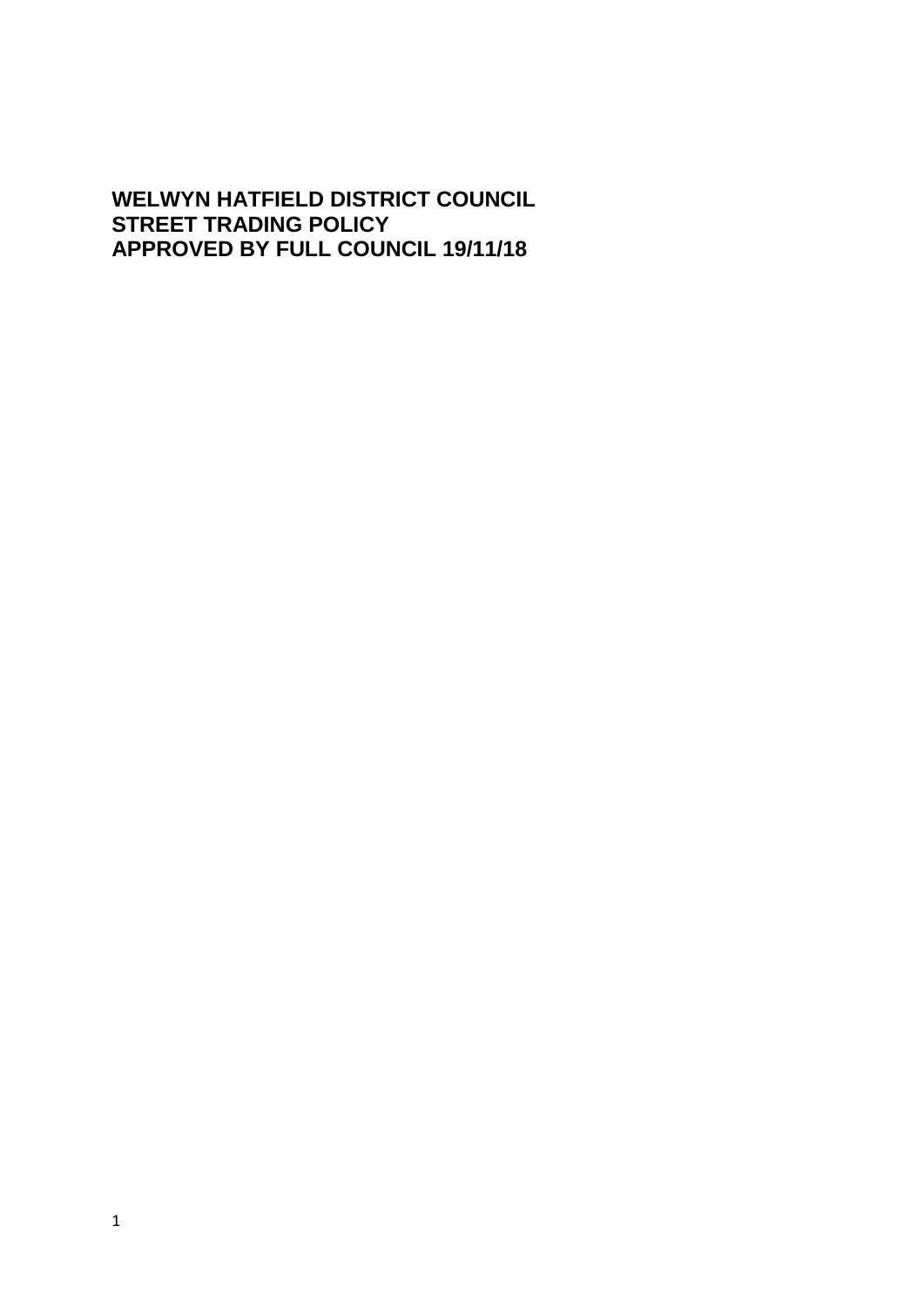# **CONTENTS**

| <b>Introduction</b><br>The Policy<br>The objectives of the policy<br>The Law<br>Other types of street activities<br>Policy duration                                                                                                               | 1.0<br>1.1<br>1.2<br>1.3<br>1.4<br>1.5               |
|---------------------------------------------------------------------------------------------------------------------------------------------------------------------------------------------------------------------------------------------------|------------------------------------------------------|
| Designation of streets for the purpose of street trading<br><b>Prohibited streets</b><br><b>Consent streets</b><br>Undesignated streets                                                                                                           | 2.0<br>2.1<br>2.2<br>2.3                             |
| Applications for a street trading consent<br>Advice for new applicants<br>Applications<br>Processing of an application<br>Consents<br>Town centre consents<br>Special events/Markets/Temporary markets<br>Annual consents with quarterly payments | 3.0<br>3.1<br>3.2<br>3.3<br>3.4<br>3.5<br>3.6<br>3.7 |
| <b>Street trading consent conditions</b>                                                                                                                                                                                                          | 4.0                                                  |
| <b>Enforcement</b>                                                                                                                                                                                                                                | 5.0                                                  |
| <b>Departure from policy</b>                                                                                                                                                                                                                      | 6.0                                                  |
| <b>Amendments to policy</b>                                                                                                                                                                                                                       | 7.0                                                  |
| <b>Fees and charges</b>                                                                                                                                                                                                                           | 8.0                                                  |
| <b>Definitions</b>                                                                                                                                                                                                                                | 9.0                                                  |

| <b>Appendices</b>                | <b>Page Number</b> |
|----------------------------------|--------------------|
| A. Application form              |                    |
| B. Fees                          |                    |
| C. Consents                      |                    |
| D. Standard conditions           |                    |
| E. Roles and responsibilities    |                    |
| F. Street collection regulations |                    |
| G. House to House regulations    |                    |
| H. Direct debit collectors       |                    |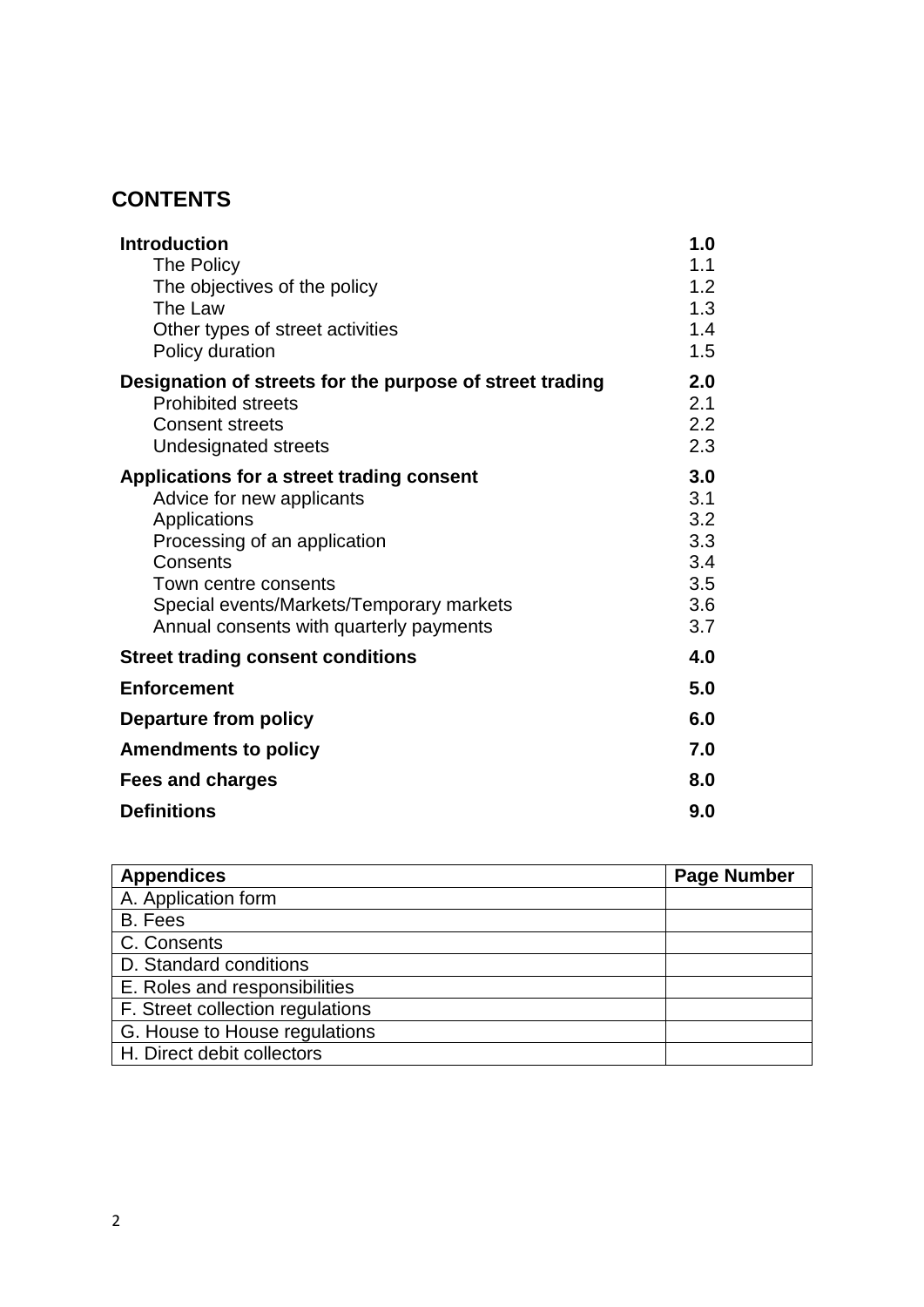# **1.0 INTRODUCTION**

#### **1.1 The Policy**

1.1.1 This document states Welwyn Hatfield Borough Council's, (to be referred to subsequently as WHBC) policy on Street Trading as defined by the Local Government (Miscellaneous Provisions) Act 1982 (Section 3 and schedule 4).

### **1.2 The Objectives of this Policy**

- 1.2.1 This Policy has been adopted with view to securing the following objectives:
	- (i) to enhance the town centres of Welwyn Garden City, and Hatfield;
	- (ii) to protect public health through the control of street trading within the District of Welwyn Hatfield;
	- (iii) to ensure that traders operate within the law and act fairly in their dealings with the public; and
	- (iv) to prevent nuisance, unsafe practices and anti-social behaviour.

#### **1.3 The Law**

1.3.1 The Local Government (Miscellaneous Provisions) Act 1982 (Section 3 and Schedule 4) provides the legal framework for the control of street trading in England and Wales. The legislative framework, however, is not an automatic entitlement and councils must formally adopt the legislation if they wish to regulate street trading in their areas.

Other relevant legislation includes Food Safety Act 1990, Antisocial Behaviour, Crime and Policing Act 2014, Health and Safety at Work etc. Act 1974 and associated regulations, Environmental Protection Act 1990, Trading Standards legislation, and this Street Trading Policy

- 1.3.2 WHBC has resolved to make all streets within Welwyn Hatfield prohibited streets, with the exception of any streets designated as consent streets. This came into effect on 1<sup>st</sup> April 1993.
- 1.3.3 Street trading is defined as *"the selling or exposing or offering for sale of any article, including a living thing, in a street."*
- 1.3.4 Streets are further defined as *"any road, footway, beach, or other area to which the public have access without payment or any service area as defined by section 329 of the Highways Act 1990."*
- 1.3.5 WHBC does not issue street consents to traders who have made arrangements with owners of private land such as business car parks providing they are not on the Highway and have the land owner's permission. However these traders still have to register with Environmental Health if they are providing food. WHBC will not be liable for any agreements/disputes between the landowner and the trader.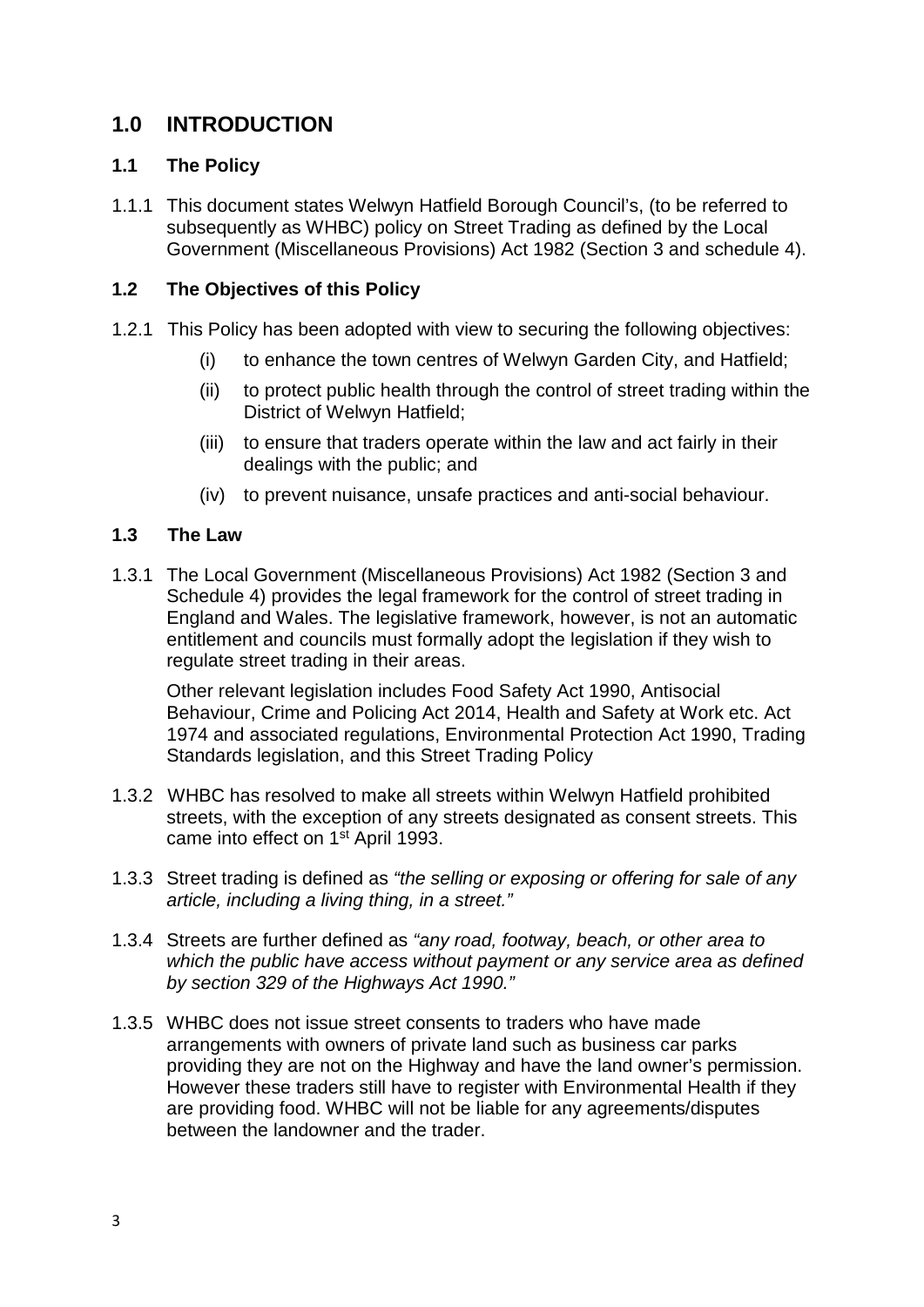- 1.3.6 The main purpose of this legislation is to establish an appropriate licensing regime which prevents undue nuisance, interference or inconvenience to the public brought about by street trading. This legislation provides local authorities with the power (but not duty) to designate specific areas within their administrative boundaries as either:
	- (i) **Prohibited Streets:** those which are not open to street traders;
	- (ii) **Consent Streets:** where street trading is prohibited unless it has been given local authority consent;
	- (iii) **Licence Streets:** where trading is prohibited without a local authority licence.
- 1.3.7 Local authorities can place conditions on any Consent or Licence. The Act also creates offences associated with trading in Consent or Licence Streets without the necessary authority: the person guilty of such an offence may be liable, on conviction, to a fine not exceeding Level 3 on the standard scale. WHBC has not adopted street trading licences only street trading consents.

Any person who, in connection with an application for a street trading consent, makes a false statement which he knows to be false in any material respect, or which he does not believe to be true, shall be guilty of an offence.

- 1.3.8 There are a number of exemptions provided in the Act that are not to be considered street trading:
	- (i) trading as a pedlar under the authority of a pedlar's certificate granted under the Pedlars Act 1871:
	- (ii) a market trader operating at a Charter or licensed market venue;
	- (iii) trading at a Charter Fair;
	- (iv) trading in a trunk road picnic area provided by the Secretary of State under section 112 of the Highways Act 1980
	- (v) trading as a news vendor selling only newspapers and /or periodicals:
	- (vi) trading at a petrol filling station or as part of a the business of a shop adjoining a petrol station;
	- (vii) trading carried on in a street linked to an adjoining shop where the street trading is an extension of the shop's ordinary business;
	- (viii) trading as a roundsman;
	- (ix) where permission has been granted from the Highway Authority pursuant to Section 115 of the Highways Act 1980 to trade from an object or structure placed in, on, or over the highway;
	- (x) charitable street collections authorised by the Police, Factories, etc Miscellaneous Provisions) Act 1916.

#### **1.4 Additional matters relating to street activity**

1.4.1 Tables and chairs and 'A' boards. The granting of permissions for the placing of tables and chairs outside of a business providing refreshment, or the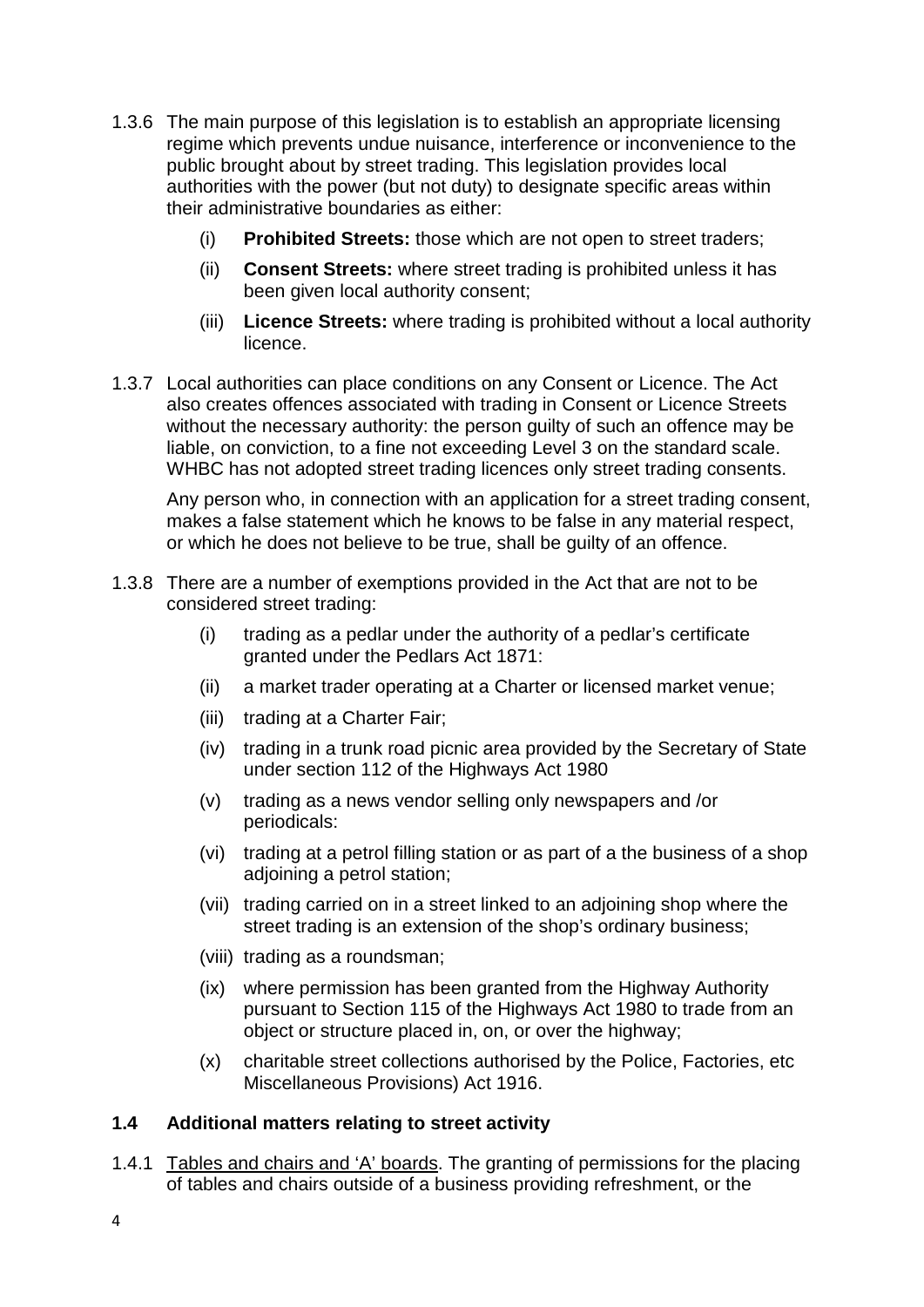placing of advertising boards outside of any business, is provided for by section 115 of the Highways Act 1980.

- 1.4.2 The licensing powers provided by section 115 of the Highways Act 1980 is designed to ensure that highways are kept free of obstructions and nuisance, WHBC is of the opinion that Hertfordshire Highways, acting as the Highway Authority on behalf of Hertfordshire County Council, is best placed to administer this function in conjunction with WHBC's planning department.
- 1.4.3 Leaflet distributors may get permission to distribute free literature on WHBC land or highways by contacting our Town Centre Teams. If leaflets are seen to cause defacement to the street we can exercise our powers as a principal litter authority to control such distribution under the Environmental Health Protection Act 1990 by way of enforcement and designating streets for consent.
- 1.4.4 Direct debit collectors are required to book their collection date with the licensing team prior to their visit. We only accept bookings for two weekdays each week in the town centres to protect the residents from over exposure to this type of collection. We do not accept bookings on a Saturday or Sunday as these are reserved for registered charities who wish to carry out cash collections. Where possible they will be allocated one of the town centres or villages for their collections and in some cases they operate throughout the whole district. Some stores also allow collectors to stand on their premises but these need to be approached directly as they are then collecting on private land not the highway. Appendix H.
- 1.4.5 Party political stalls can be granted permission by approaching the town centre teams if the land is owned by WHBC. In the case of private land the owner of the land would need to give permission.
- 1.4.6 Buskers do not require a licence but should approach the town centre teams for permission to perform and arrange a suitable location dependant on other activities taking place on any day.
- 1.4.7. Markets consist of 5 stalls or more [Local Government (Miscellaneous Provisions) Act 1982 Part XII section 37 (6)] and further information can be obtained by contacting our Corporate Property/Estates department.
- 1.4.8. Fairs Charter fairs are allowed but any complaints will be directed to the police or town centre teams.
- 1.4.9 Street collections can collect cash or sell articles for the benefit of charitable or other purposes if a street collection permit is issued. There is no cost for the issuing of the permit but there are rules to be followed in applying. These can be found at Appendix F.
- 1.4.10 House to house collections, a permit can be granted for any period up to one year. Collections generally take place from door to door or from one public house to another. These can be found at Appendix G.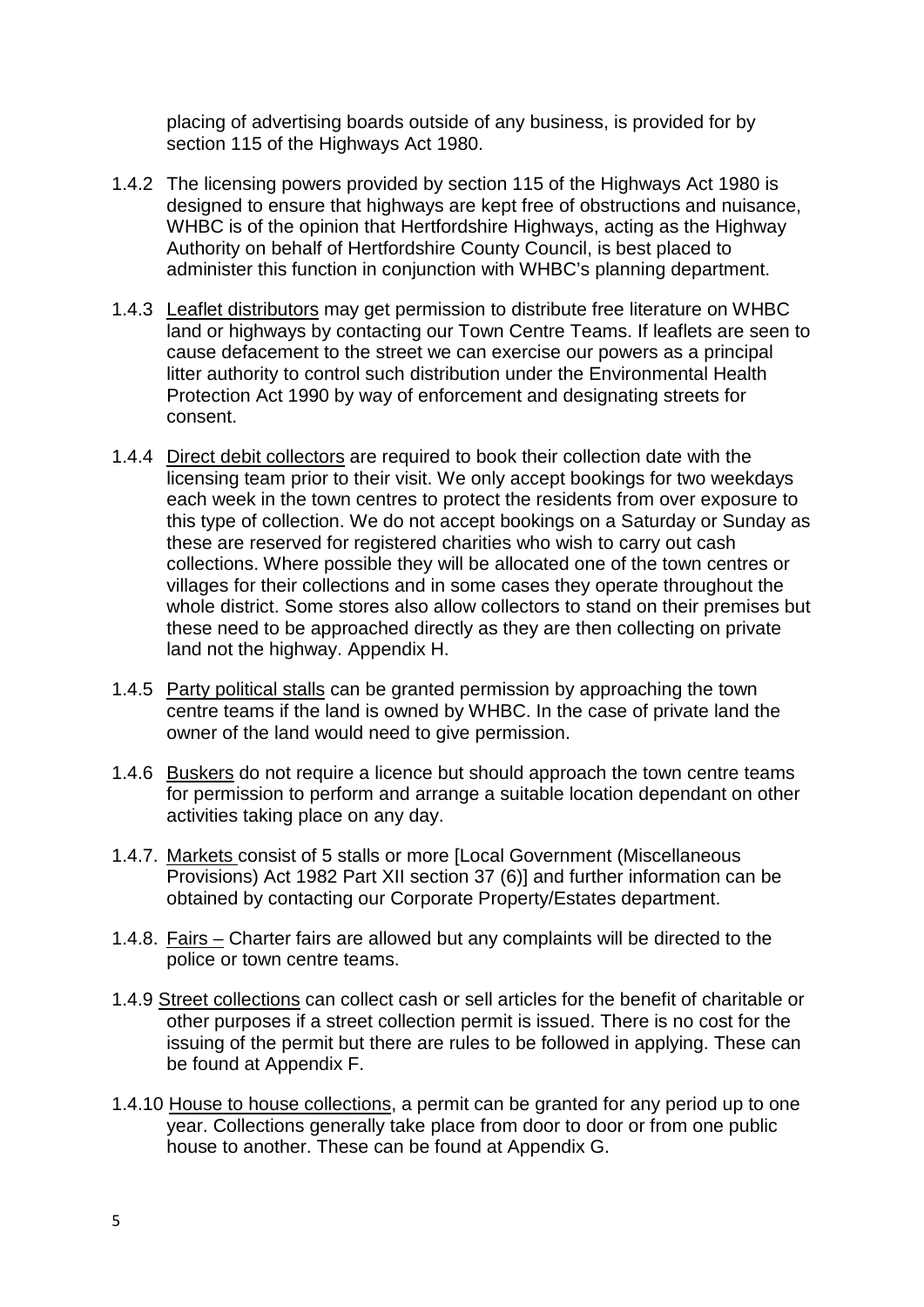- 1.4.11 Roundsman a person who makes rounds selling, offering or exposing for sale his product is exempt from street trading. This includes ice cream/sandwich vans as they can claim exemption as a roundsman if they are moving from place to place. Stationary vehicles would need to either be on private land with the owner's permission or be trading under a street trading permit.
- 1.4.12 Commercial promoters are classed as street traders on the basis that a contract is formed for the sale of goods. The town centre team may give permission under their town centre permit. (Once adopted).
- 1.4.13 Fetes, carnivals or similar community based events will not be charged for street trading provided the land owner has given permission and an Event Notification Form (ENF) has been submitted to the licensing team. All other legal requirements such as road closures, alcohol or music licences are the responsibility of the organiser.

#### **1.5 Policy Duration**

- 1.5.1 This Policy will take effect from 20th November 2018 for a maximum period of five years.
- 1.5.2 Prior to the end of the five year period, if changes are to be made a consultation will be undertaken with a view to publishing a new Policy to take effect no later than 20<sup>th</sup> November 2023.
- 1.5.3 The Policy will be kept under constant review to ensure that it meets the policy objectives. Additionally, it will be amended as and when necessary to reflect changes in best practice, legislation and case law.

## **2.0 DESIGNATION OF STREETS FOR THE PURPOSES OF STREET TRADING**

#### **2.1 Prohibited Streets**

2.1.1 It has been decided to regulate the opportunity for street trading within the two towns and, therefore, there are currently only five consent streets designated within Welwyn Hatfield. These consents are contained in Appendix A.

#### **2.2 Consent Streets**

- 2.2.1 All other streets, with reference to the wide statutory definition in paragraph 1.3.4 above, within the borough of Welwyn Hatfield have been collectively determined to be prohibited streets for the purpose of the Local Government (Miscellaneous Provisions) Act 1982.Some areas of private land which are not a highway have private arrangements with the land owner.
- 2.2.2 WHBC will continually monitor the impact of street trading on its consent streets with a view to promoting the objectives of this policy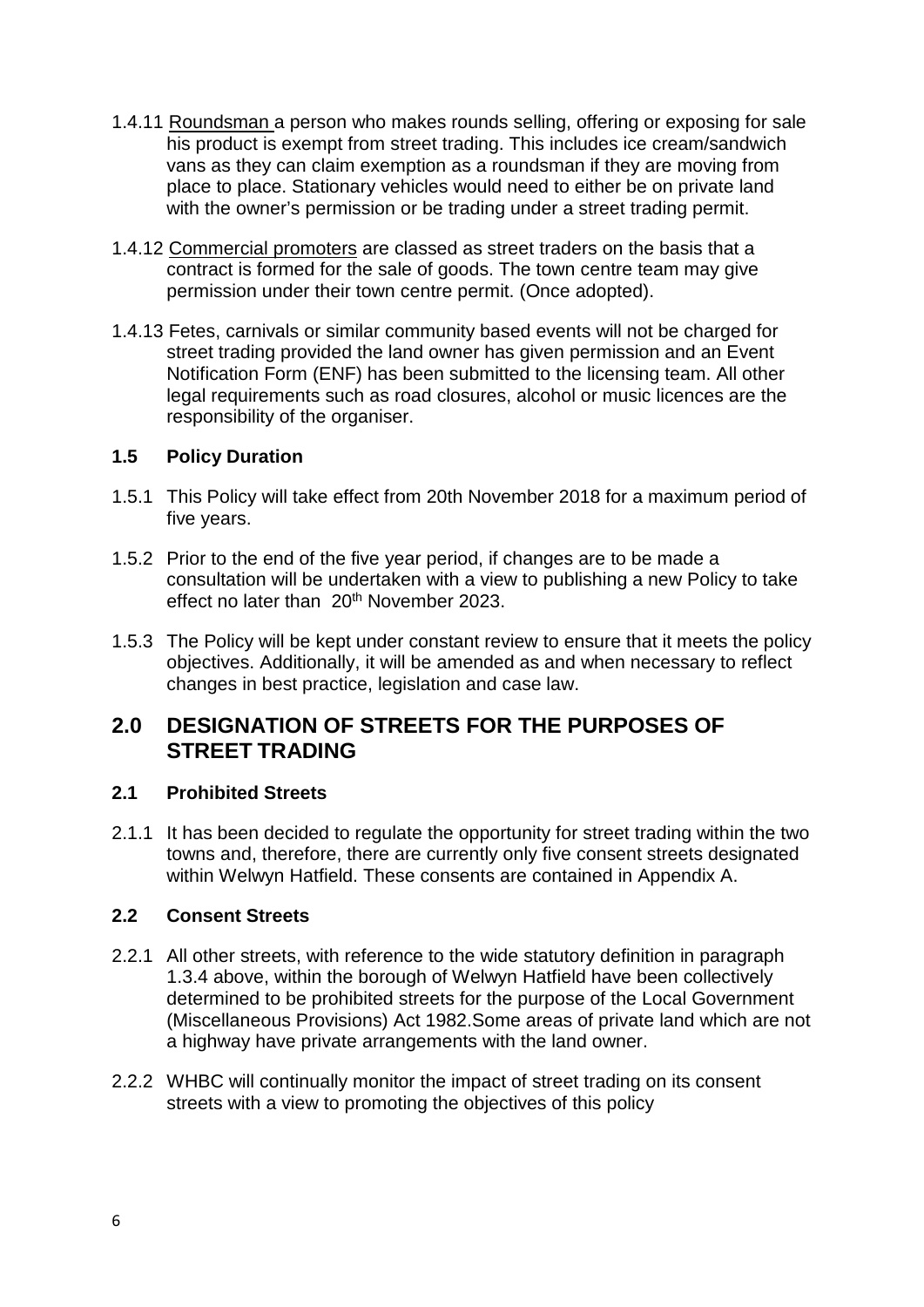- 2.2.3 Before a new Street Trading Consent is created WHBC will carry out the process as defined in the Local Government (Miscellaneous Provisions Act 1982 Schedule 4 section 2.
- 2.2.4 WHBC will take the following matters into account when deciding on whether a new street trading consent should be created.
	- (i) a significant effect on road safety would arise either from the siting of the trading activity itself, or from customers visiting or leaving the site; or
	- (ii) where there are concerns over the recorded level of personal injury accidents in the locality where the street trading activity will be sited; or
	- (iii) there would be a significant loss of amenity caused by traffic, noise, rubbish, potential for the harbourage of vermin, odour or fumes; or
	- (iv) there is already adequate like provision in the immediate vicinity of the site to be used for street trading purposes; or
	- (v) there is a conflict with Traffic Orders such as waiting restrictions; or
	- (vi) the site or pitch obstructs either pedestrian or vehicular access, or traffic flows, or places pedestrians in danger when in use for street trading purposes; or
	- (vii) the trading unit obstructs the safe passage of users of the footway or carriageway; or
	- (viii) the pitch interferes with sight lines for any road users, for example at road junctions, or pedestrian crossing facilities; or
	- (ix) the site does not allow the Consent Holder, staff and customers to park in a safe manner; or
	- (x) the street trading activity is carried out after dusk and the site is not adequately lit to allow safe access and egress from the site for both customers and staff.
- 2.2.5 Where a consent is surrendered or revoked, the council shall remit or refund, as they consider appropriate, the whole or a part of any fee paid for the grant or renewal of the consent. There will be no refunded fee where there has been a breach of the conditions or the consent and the licence is revoked.

#### **2.3 Undesignated Streets**

2.3.1 All streets are designated either prohibited or consent streets. New streets will become prohibited streets unless expressly designated as consent streets.

## **3.0 APPLICATIONS FOR A STREET TRADING CONSENT**

#### **3.1 How new applications will be decided**

3.1.1 Due to the very limited number of consent street pitches it is rare for a street trading pitch to become available. Therefore once an existing pitch becomes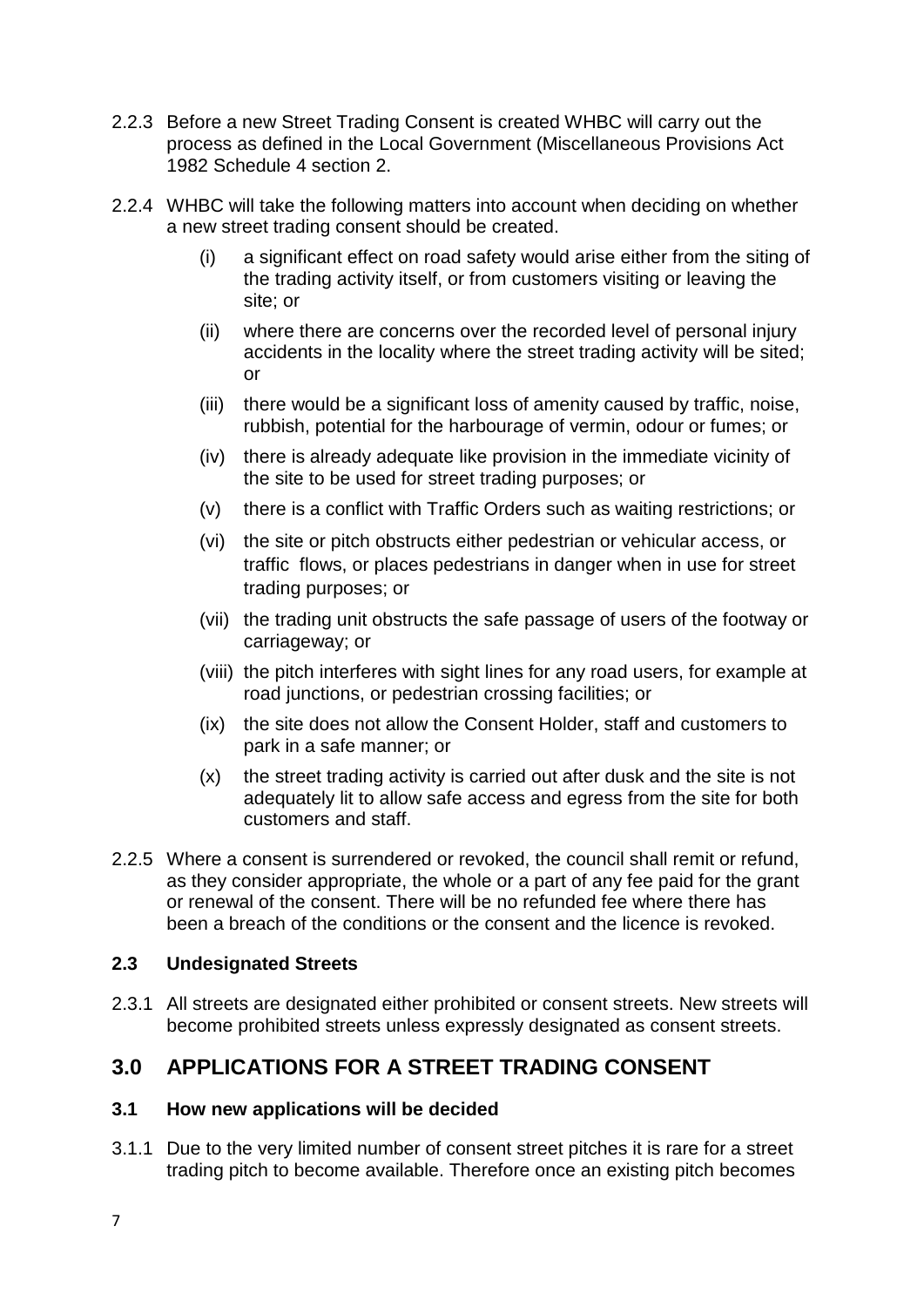available or a new pitch is proposed the details will be available on the WHBC's website for six weeks. Once all declarations of interest have been received the licensing subcommittee will meet to determine which application is the most suitable for the proposed pitch. Reserve applicants will also be chosen where appropriate in the event that the first applicant is no longer able to proceed.

3.1.2 Those on the current waiting list will be advised of the new system once this policy has been adopted. WHBC can also provide advice in relation to other requirements of a new licence holder, for example, food safety, planning permission or building control approval.

### **3.2 Applications**

- 3.2.1 All applications must be made on WHBC's prescribed application forms at Appendix A
- 3.2.2 The following will also be required to be submitted with the application:
	- (i) A description and photograph of the container from which the proposed trading will take place. The description to include, size, colour, signage, method of transport, number of staff and products to be sold.
	- (ii) Confirmation that adequate levels (at least 5 million pounds) of third party and public liability insurance is, or will be, in place during street trading activity.
	- (iii) Where food is being sold, the applicant must also be a registered food business
	- (iv) Any trader selling food must achieve a minimum Food Hygiene Rating Score of [3] in order to be eligible for a consent. The consent would be revoked where the trader falls below this minimum rating of [3.]
	- (v) Where a street trading consent or licence has previously been revoked, either by WHBC, or any other authority, WHBC may refuse an application for consent.

#### **3.3 Processing of an Application**

- 3.3.1 Once all applications have been received and judged relevant (correct documentation and site applied for) a licensing subcommittee will be arranged.
- 3.3.2 An officer may visit the applicant and inspect the vehicle, barrow, cart, van, portable stall or other vehicle or premises which the applicant intends to trade from.
- 3.3.3 The applications will be: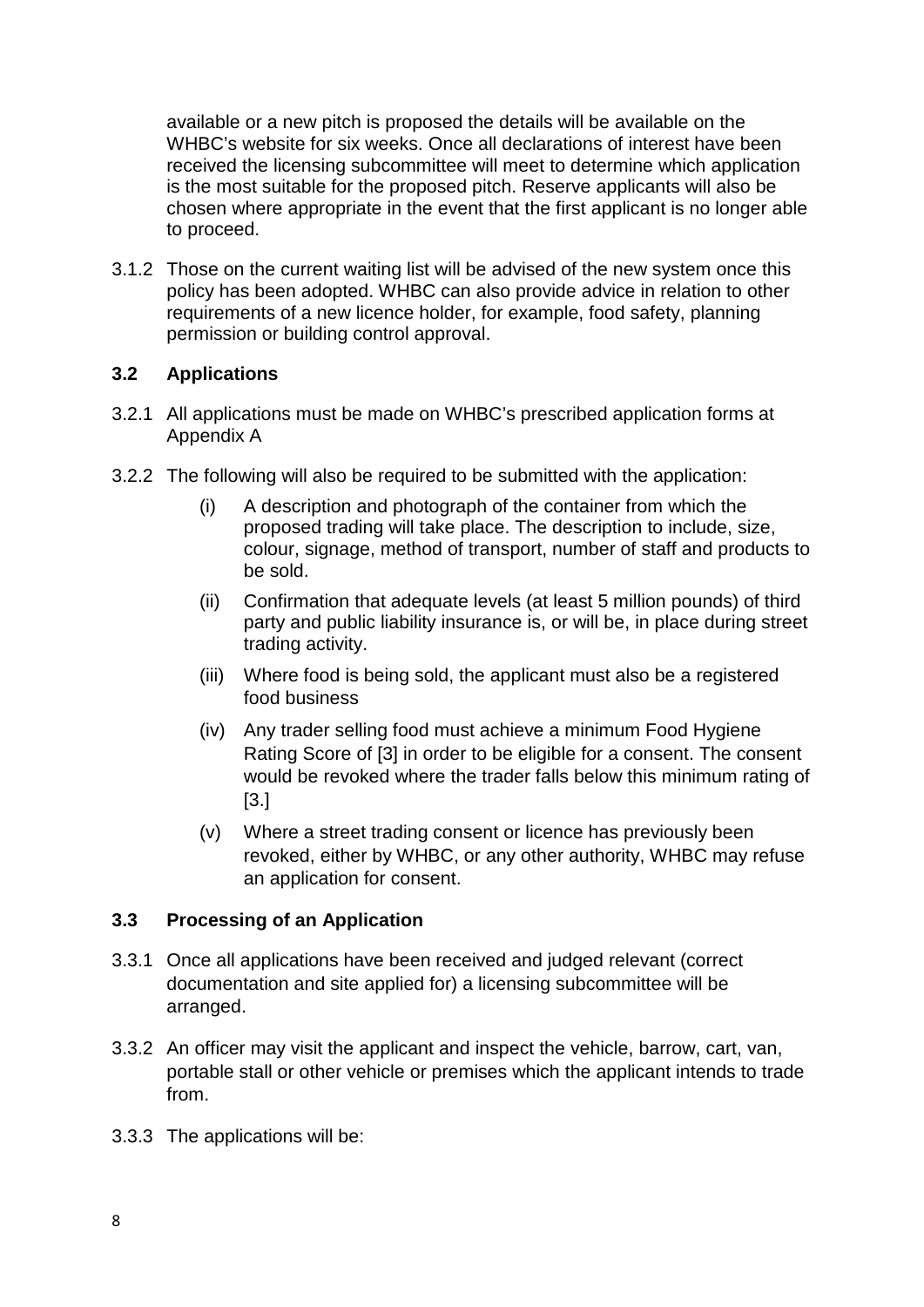- (i) considered by the licensing subcommittee and the most appropriate applicant will be granted a trading consent with conditions attached once the appropriate fee has been received; or
- (ii) if the appropriate fee is not received within two weeks the consent will be offered to the second choice applicant and so forth
- (iii) Once a consent has been granted all other applicants for that particular pitch will have their application refused.
- 3.3.4 WHBC may have regard to the number, nature and type of traders already trading within a consent area when determining an application.
- 3.3.5 A street trading consent may be granted for any period not exceeding 12 months but may be revoked at any time
- 3.3.6 There is no right of appeal against a variation of a condition, or refusal to grant or renew a Street Trading Consent.

#### **3.4 Consents**

- 3.4.1 Consents may be issued for a period of up to twelve consecutive months, or quarterly if paid for in that manner.
- 3.4.2 All Consents that have not been renewed by their expiry date will automatically cease to exist and trading must cease until such time as a new Consent has been granted.
- 3.4.3 Once a Consent has lapsed for four weeks the pitch will be advertised as an available pitch open to applications from interested parties.
- 3.4.4 WHBC acknowledges that overly burdensome regulation and cost will discourage town centre community and cultural activity, particularly the requirement for each individual trader to obtain their own Consent. In order to encourage town centre activity. Therefore WHBC have developed multiple user Consents that will simplify this process (see sections 3.5, and 3.6).

#### **3.5 Town Centre Consents**

- 3.5.1 WHBC may administer on behalf of our town centre teams consents that cover areas of land in our town centres that are suitable for street trading use. Each Town Centre Consent will be accompanied by a plan clearly identifying those areas covered by the consent. This will remove the need for each individual trader to obtain a consent as they can apply directly to the town centre team for permission to trade and this should encourage town centre activity.
- 3.5.2 The consents can be issued for a maximum period of twelve months and will be to a named individual from the Town Centre Teams at WHBC.
- 3.5.3 Town centre consent areas are decided by the council before the adoption procedure can be carried out for a consent street. This process is defined in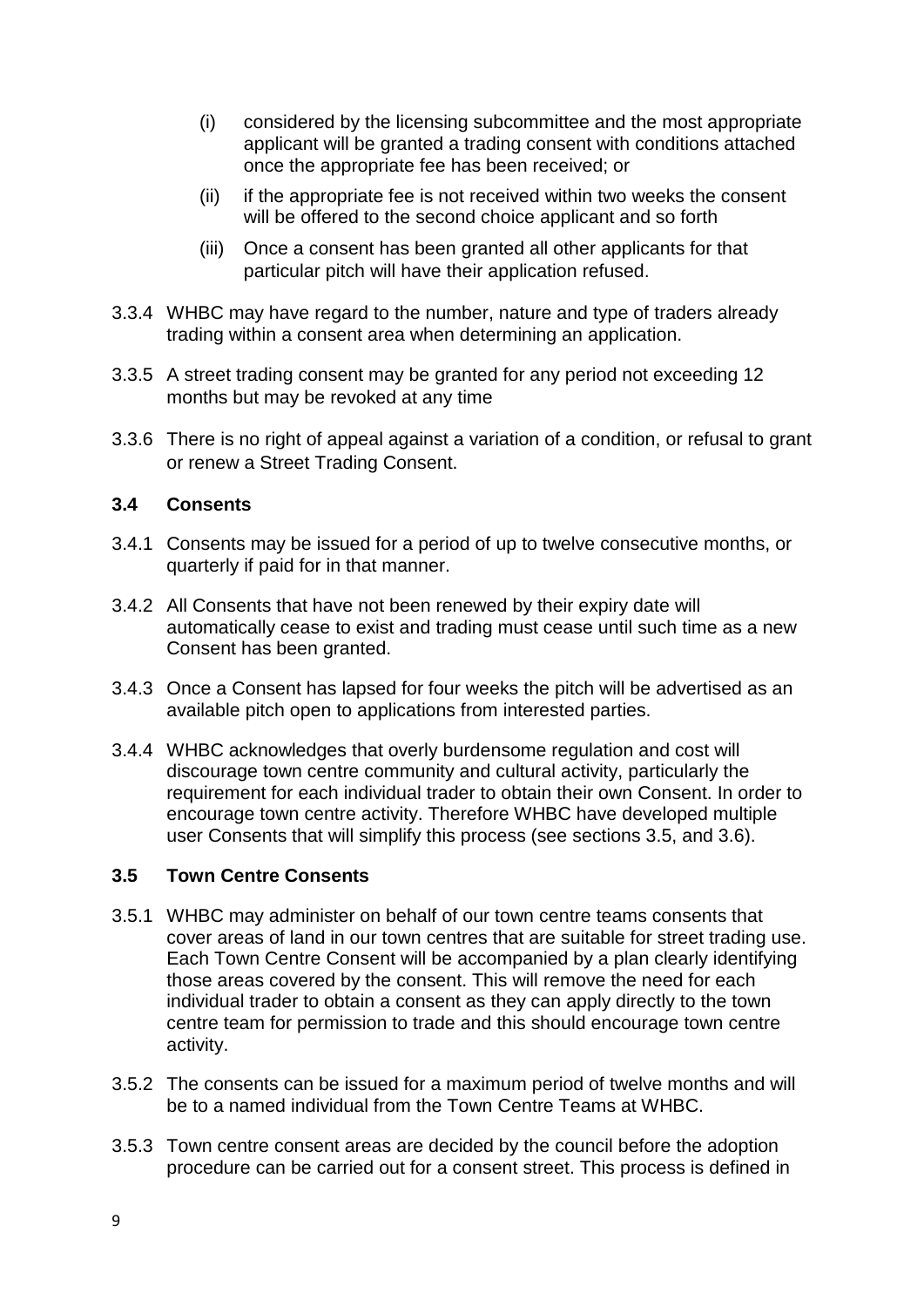the Local Government (Miscellaneous Provisions) Act 1982 Schedule 4 section 2.

- 3.5.4 Traders wishing to use the town centre consent will need to complete the multi user application form at Appendix A and submit it to the town centre team and must be age 17 or over.
- 3.5.5 The consent holder will be responsible for ensuring compliance with the conditions attached to the consent at all times whilst the consent is being used to facilitate street trading.
- 3.5.6 The consent holder, will be able to allow his/her consent to be used by commercial or not-for-profit organisations, however, no charge can be made for the use of the consent by not-for-profit organisations. There is a fee payable to Licensing for the administration of the consent which is contained in the fees table in Appendix B.
- 3.5.7 The consent holder will be required to keep records of all traders that use the Town Centre Consent including: date, trading location, name and company name (where appropriate), address, vehicle registration and contact telephone number.
- 3.5.8 Applicants wishing to use the town centre consent will need to provide the following with their application.
	- (i) A description and photograph of the container from which the proposed trading will take place. The description to include, size, colour, signage, method of transport, number of staff and products to be sold.
	- (ii) Confirmation that adequate levels (a minimum of 5 million pounds) of third party and public liability insurance is, or will be, in place during street trading activity.
	- (iii) Where food is being sold, the applicant must also be a registered food business.
	- (iv) Any trader selling food must achieve a minimum Food Hygiene Rating Score of [3] in order to be eligible for a consent. The consent would be revoked where the trader falls below this minimum rating of [3.]
	- (v) Where a street trading consent or licence has previously been revoked, either by WHBC, or any other authority, WHBC may refuse an application for consent.
	- (vi) There is no right of appeal against a variation of a condition, or refusal to grant or renew a Street Trading Consent.
- 3.5.9 The consent holder will be required to keep records of all traders that are refused use of the Town Centre Consent including, date, name and company name (where appropriate), address, contact number and reason for refusal.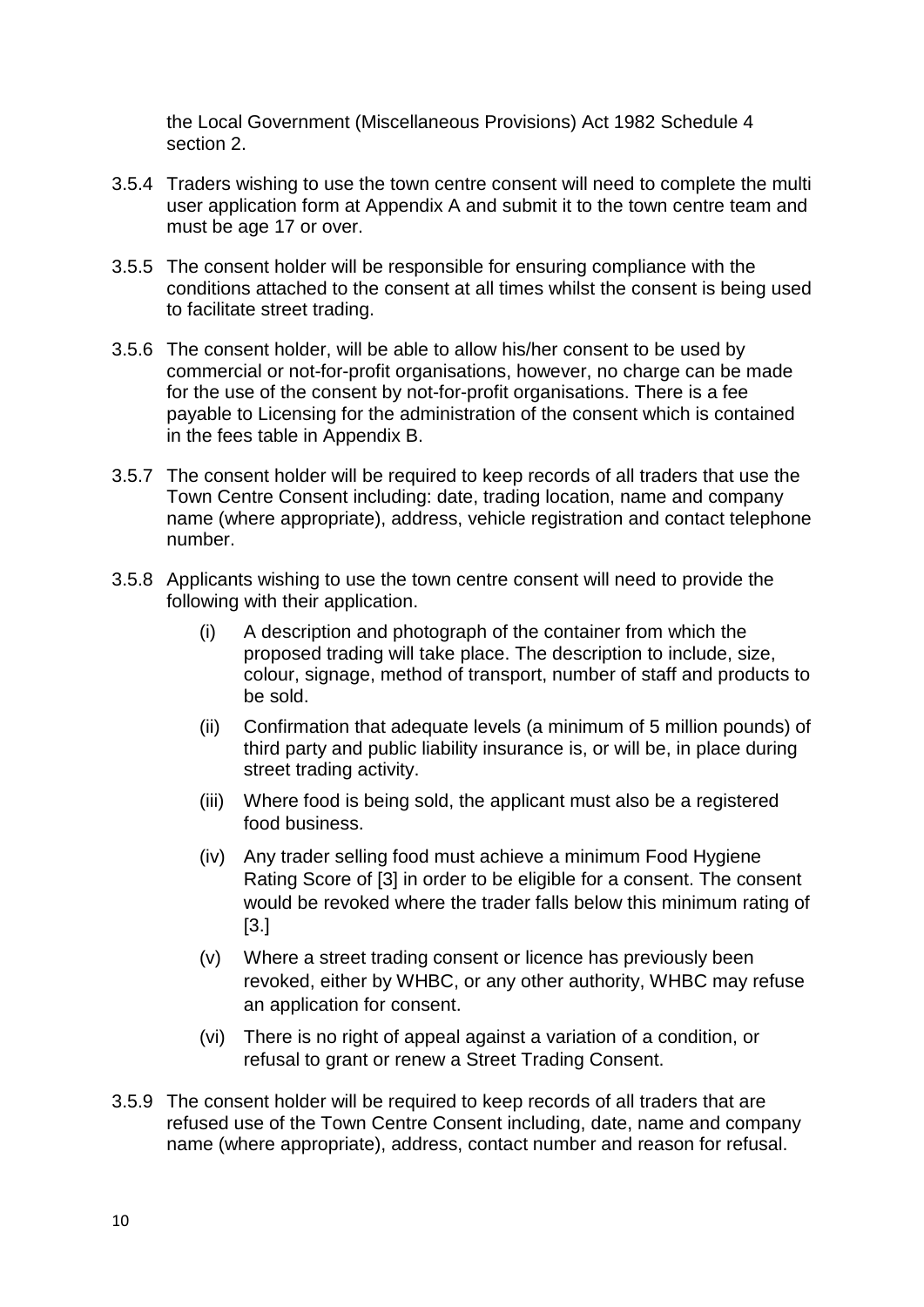Town Centre Consents provide exclusive control over trading in the designated area by WHBC town centre teams.

### **3.6 Special Events / Markets / Temporary markets**

3.6.1 If there are five or more stalls at any one time this constitutes a market and is therefore exempt from this policy. See 1.48

### **3.7 Annual Consents with Quarterly Payments**

- 3.7.1 WHBC acknowledge that the cost of an annual consent can sometimes prove prohibitive to new and small street trading businesses.
- 3.7.2 To assist such commercial activity WHBC will offer the grant of a twelve month Street Trading Consent, subject to quarterly fee payments in advance.
- 3.7.3 Each consent will be issued for a three calendar month period upon the payment of the quarterly fee. Provided that the subsequent quarterly fees are paid prior to the expiry of each quarterly consent, a further consent for three calendar months will be issued until such time as the total consent period has reached twelve consecutive calendar months.
- 3.7.4 Once a consent period of twelve consecutive calendar months has been reached, a renewal application will be required which will be subject to the normal process of submitting a renewal application.
- 3.7.5 If the requirements of section 3.7.3 above are not complied with, the annual consent will automatically cease to have effect, save for exceptional circumstances at WHBC's written discretion, and no further trading in connection with that consent will be permitted until such time as a new Consent has been granted.
- 3.7.6 Once a consent has lapsed for four weeks the pitch will be advertised as an available pitch open to applications from interested parties.

## **4.0 CONSENT CONDITIONS**

- 4.1 Any Street Trading Consent issued by WHBC from 20<sup>th</sup> November 2018 will be subject to the consent conditions detailed in *Appendix D* of this Policy.
- 4.2 In response to changing circumstances, WHBC may wish to add, alter or amend the conditions on a trading Consent. Any amendments or variations to consents or conditions that are requested by consent holders must be made in writing. An administration fee will be charged to the consent holder for any amendments or variations made. There is no right of appeal against the WHBC's decision to refuse to grant, amend or vary a consent.
- 4.3 In the event of a breach of any of the conditions attached to a Consent, the Head of Public Health and Protection may revoke the consent forthwith. In the event of a revocation, WHBC will not be liable to pay any compensation arising from the revocation nor will the Consent Holder be entitled to a refund of any of the Consent fee.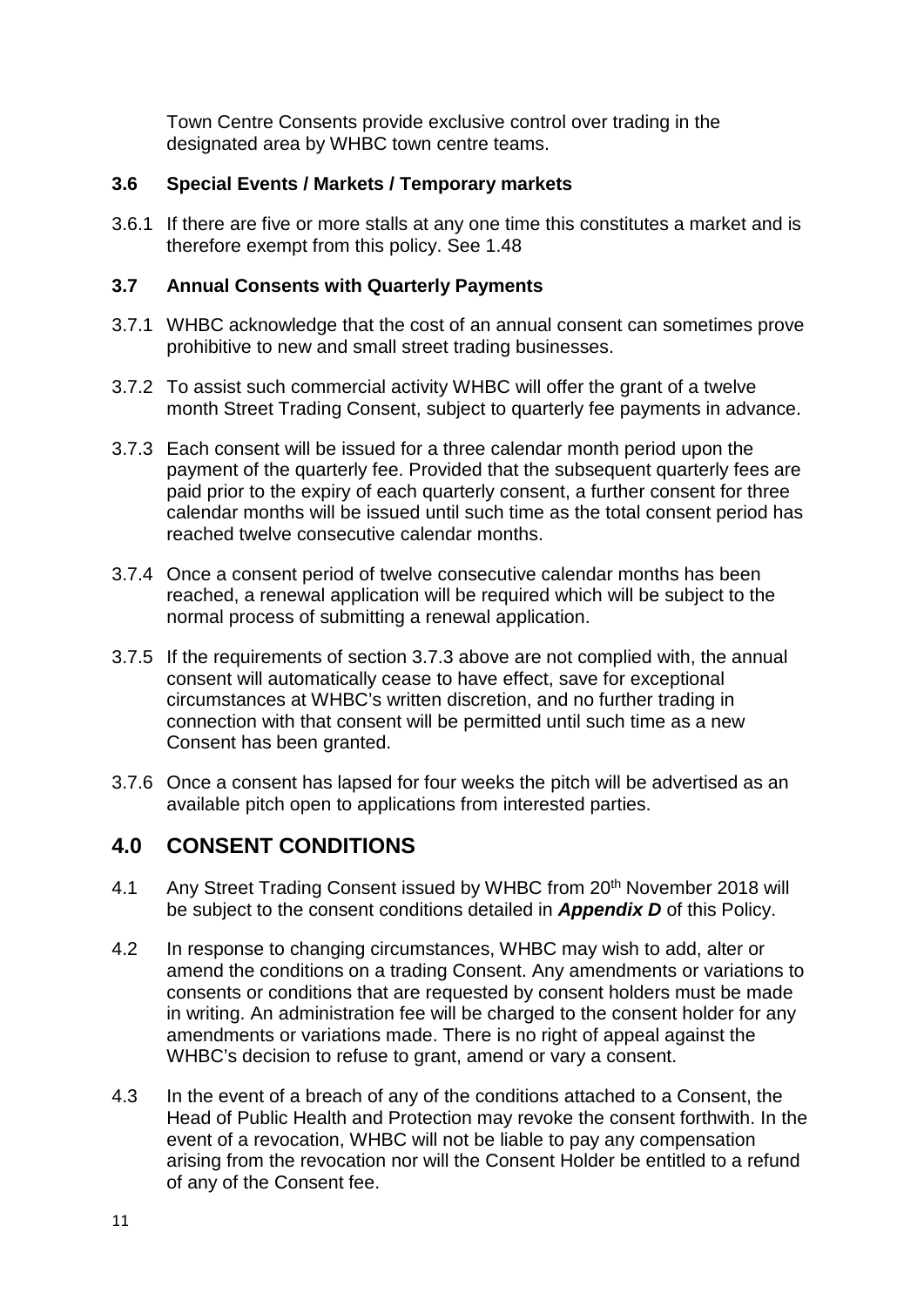# **5.0 ENFORCEMENT**

- 5.1 It is recognised that well-directed enforcement activity by WHBC benefits not only the public but also responsible members of the trade.
- 5.2 In pursuing its objectives detailed in this Policy, WHBC will operate a proportionate enforcement regime in accordance with WHBC's Enforcement Policy.
- 5.3 The responsibility for the overall supervision of street trading lies with the Head of Public Health and Protection.

# **6.0 DEPARTURE FROM POLICY**

- 6.1 In exercising its discretion in carrying out its regulatory functions, WHBC will have regard to this Policy document and the principles set out therein.
- 6.2 Notwithstanding the existence of this Policy, each application will be considered on its own merits based on the licensing principles detailed in this Policy.
- 6.3 Where it is necessary for WHBC to depart substantially from this Policy, clear and compelling reasons for doing so will be given in writing. The Head of Public Health and Protection may authorise a departure from the Policy in accordance with this section if he/she considers it necessary in the specific circumstances and will advise Councillors via the Members Information Service.

# **7.0 AMENDMENTS TO THIS POLICY**

- 7.1 Any significant amendment to this Policy will only be implemented after consultation with existing consent holders, relevant stakeholders and the public. All such amendments to this Policy will be undertaken in accordance with the WHBC's Constitution. For the purpose of this section, any significant amendment is defined as one that is likely to have:
	- (i) a significant financial effect on licence holders; or
	- (ii) a significant procedural effect on licence holders; or
	- (iii) a significant effect on the community.
- 7.2 Any minor amendments to this Policy may be authorised by the Head of Public Health and Protection and undertaken in accordance with the WHBC's Constitution. For the purpose of this section, any minor amendment is defined as one that does not fall within the scope of a significant amendment defined in paragraph 7.1.

# **8.0 FEES AND CHARGES**

8.1 The fees charged by this WHBC for Street Trading Consents should cover the reasonable cost of administering and enforcing the service.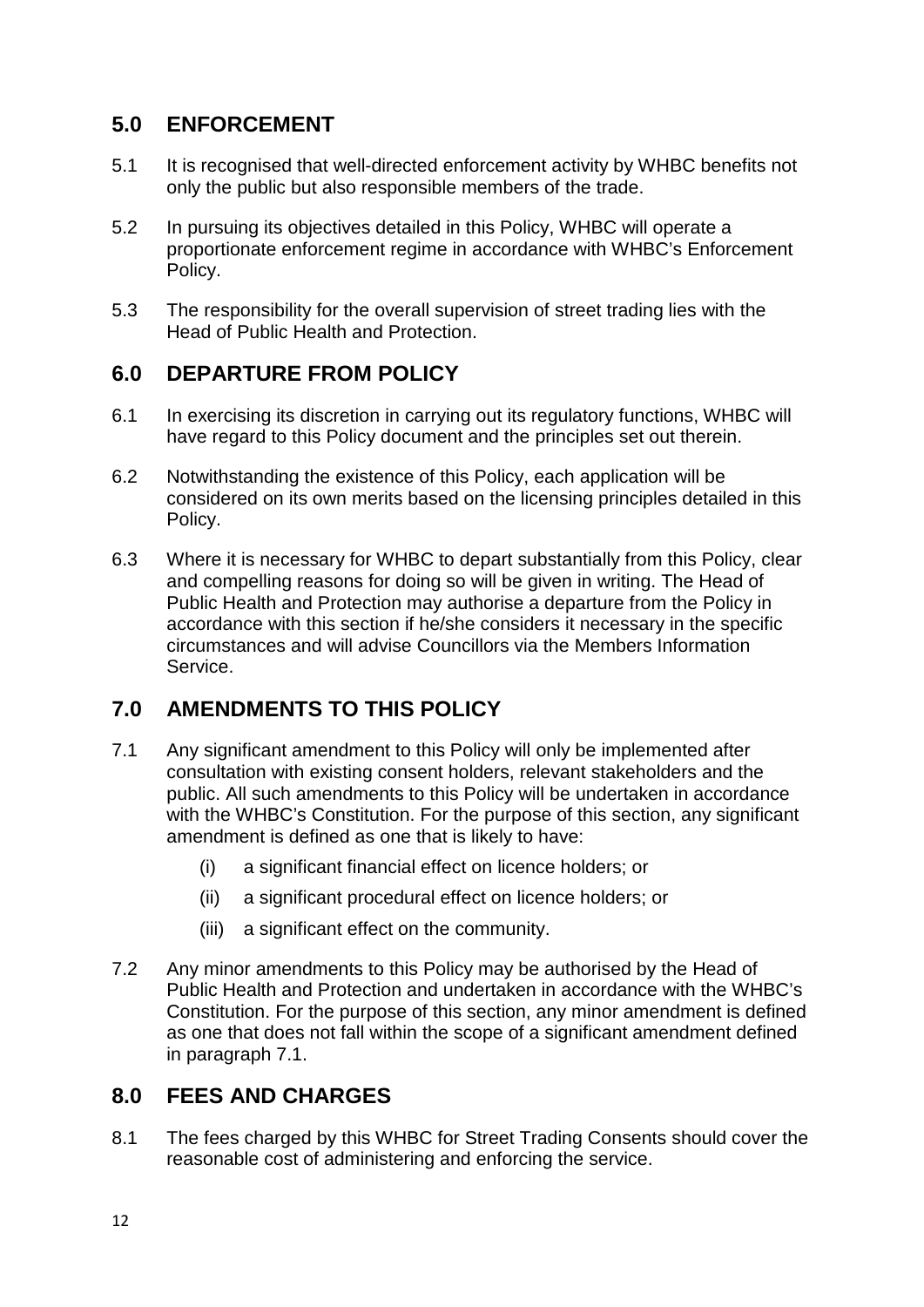- 8.2 The fees will be reviewed on an annual basis and published on the WHBC's website.
- 8.3 Should the consent holder wish to vary the Consent at any time during the life of the Consent, an administration fee will be charged.
- 8.4 Where a trading consent is surrendered during the life of the Consent no refund will be made by WHBC.
- 8.5 At its absolute discretion WHBC may charge different fees for consents or products sold that are for different durations or locations, such as town centre consents. Not-for-profit organisations will be exempt from application fees.

### **9.0 DEFINITIONS**

| <b>TERM</b>                                       | <b>DEFINITION</b>                                                                                                                                                                                                            |
|---------------------------------------------------|------------------------------------------------------------------------------------------------------------------------------------------------------------------------------------------------------------------------------|
| <b>Authorised Officer</b>                         | an officer of WHBC authorised by it to act in<br>accordance with the provisions of the Local<br>Government (Miscellaneous Provisions) Act 1982.                                                                              |
| Consent                                           | a consent to trade on a street granted by WHBC,<br>pursuant to Schedule 4 of the Local Government<br>(Miscellaneous Provisions) Act 1982.                                                                                    |
| <b>Consent Holder</b>                             | the person or company to whom the consent to trade<br>has been granted by WHBC.                                                                                                                                              |
| <b>Consent Street</b>                             | a street that is not prohibited from street trading with<br>the consent of WHBC.                                                                                                                                             |
| <b>Head of Public</b><br>Health and<br>Protection | the current post holder (or the Head of Service of the<br>appropriate Service Area following any subsequent<br>restructure), or any nominated Deputy authorised by<br>the WHBC's Scheme of Delegation                        |
| Portfolio Holder                                  | for the Elected Member responsible for Licensing (or<br>the appropriate Environmental Health Service Area<br>following any subsequent restructure), who is a<br>member of Cabinet.                                           |
| <b>Street</b>                                     | includes: any road, footway, beach or other area to<br>which the public have access without payment; and<br>a service area as defined in section 329 of the<br>Highways Act 1980, and also includes any part of a<br>street. |
| <b>Street Trading</b>                             | the selling or exposing or offering for sale of any<br>article (including a living thing) in a street.                                                                                                                       |
| <b>WHBC</b>                                       | Welwyn Hatfield Borough Council                                                                                                                                                                                              |